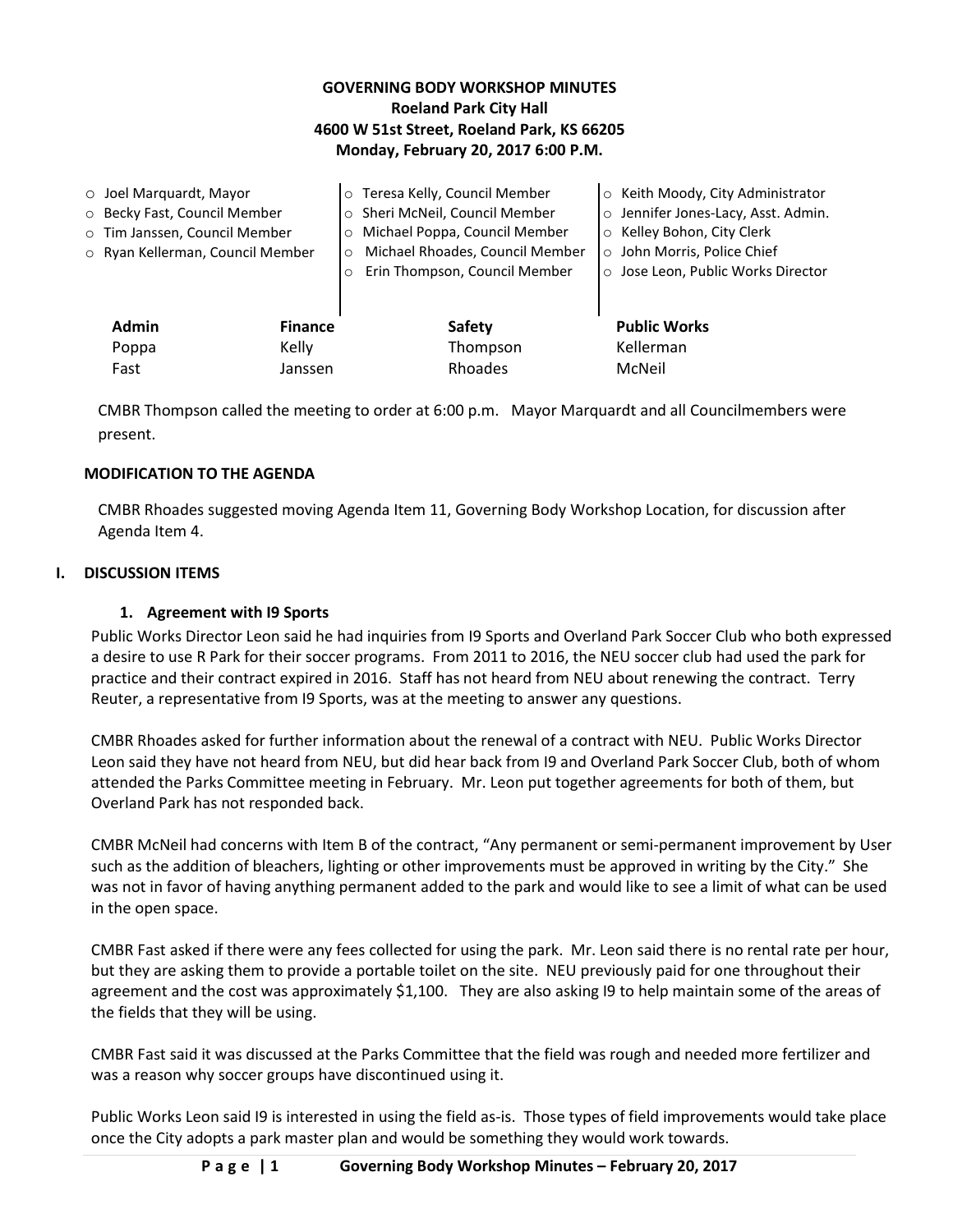CMBR McNeil asked about litter control under Item B. Public Works Director Leon said they intend to do their typical daily pick-up of trash in the park in the morning. From that they will be able to tell whether or not I9 is carrying out their responsibility of picking up trash and debris after their practices.

The Governing Body agreed to move this forward for approval under the Consent Agenda.

## **2. 2016 Stormwater Project Bids**

Public Works Director Leon presented the 2016 Stormwater Maintenance Project for 4800 Birch. This item did not come before Council for approval last summer because the bids received were too high. The project was re-bid this past winter and ten bids were received. Mr. Leon said they feel as though they have maximized this project with the bid results and would like to award the contract to Kansas Heavy Construction in an amount not to exceed \$59,407.50.

CMBR McNeil asked about the \$3,000 to Larkin Lamp Rynearson for construction observation. Public Works Director Leon said he envisions them being there on a part-time basis, especially when the stormwater pipe is laid and concrete is poured, and then sporadically during the restoration process.

CMBR Poppa said Larkin Lamp Rynearson will be signing off on the work.

There was consensus to move this item forward to the Consent Agenda.

## **3. 2017 Street Maintenance Bids**

Public Works Director Leon they would like to issue two types of contracts. One is for the granite chip seal that is used throughout the City. They propose to award the contract to Harbor Construction for \$181,000. This year Public Works will be trying something different on the cul-de-sac at 50<sup>th</sup> Terrace west of Pawnee. Mr. Leon said chip seal does not handle well where there is a lot of turning such as in a cul-de-sac and they will be trying UBAS (ultrathin bonded asphalt surface) on  $50<sup>th</sup>$  Street and would like to award that contract to McAnany Construction.

Overall in 2017, the Street Maintenance Program anticipates to surface treat 15 percent of the City's street network. The Public Works Department has been prepping the streets for the last couple years and they are now in a good position to do this type of work.

There was consensus to move this forward to the Consent Agenda for approval.

# **4. 2018 CARS Project Design Contract**

# *Public Comment:*

**Kyle Rogler -** Mr. Rogler said he would like to commend and compliment the City for moving forward on adding striped bike lanes to Roe Lane. He said this will help fill MARC's vision of the regional bikeway plan, but also the City's Strategic and Comprehensive Plans to create a more walkable Roeland Park for the Community for All Ages, and it also reflects the work that was done in the Bicycle Pedestrian Committee. He said the work is now coming to fruition and hopes that this is a continuation of Roeland Park's continued support of the City's bike-ped infrastructure.

Mr. Rogler said that he has reviewed the presentation to be given by CBC on the Northeast Johnson and Roe Cloverleaf and said that he was really excited about some of the images for the development of the mixed use. After reviewing some of the site plans, however, he was not excited about those. Mr. Rogler cautioned the Council to keep in mind the Comprehensive and Strategic Plans if moving forward with mixed use zoning for that corner and that it will reflect what the City wants to see.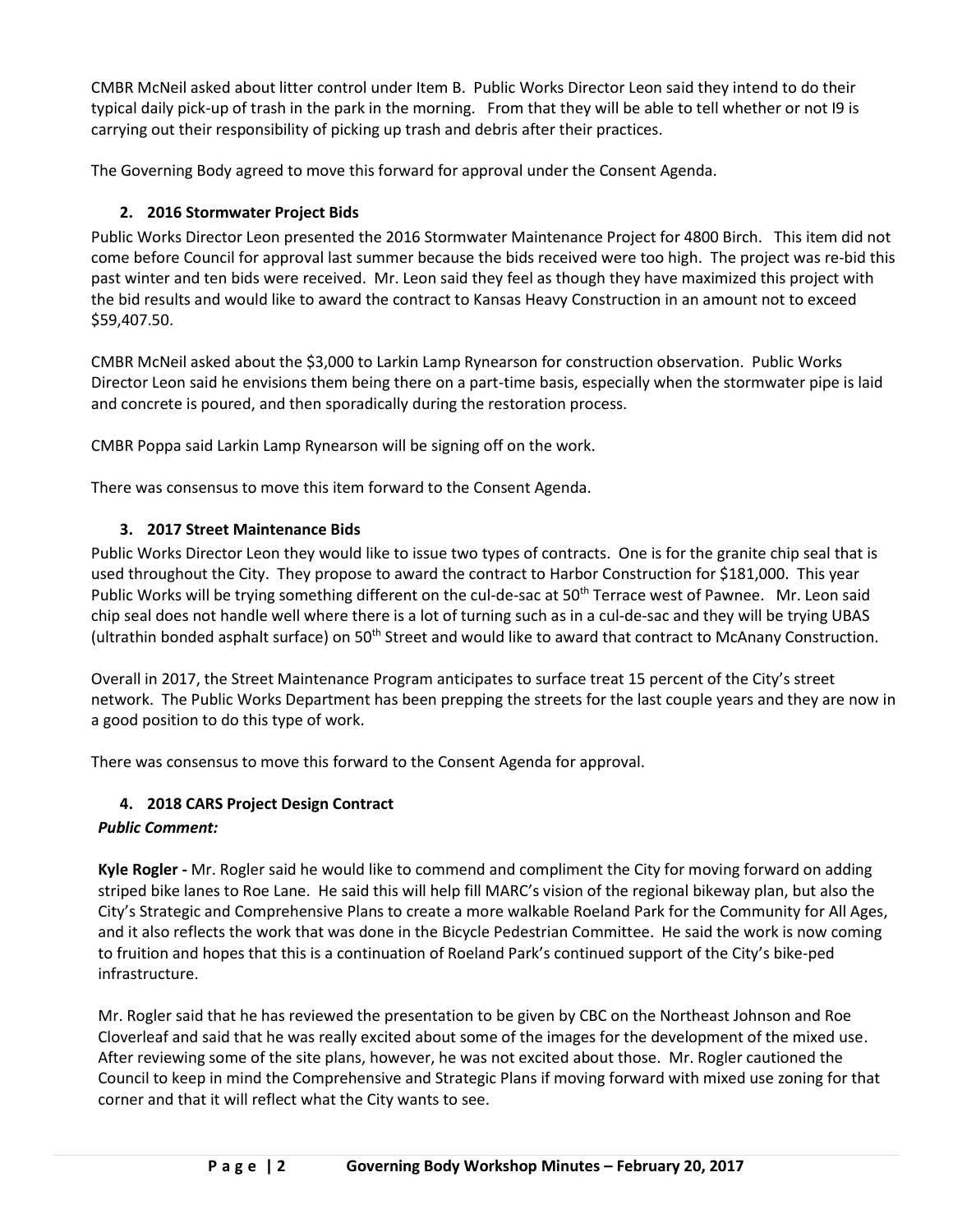Public Works Director Leon presented a task order for Larkin, Lamp, Rynearson for the design of the 2018 CARS project Roe Lane to Roe Boulevard to County Line Road. There is a lot of corrugated stormwater pipe under Roe Lane that is heavily deteriorated in parts and Mr. Leon presented a map that indicated what would be replaced in the task order. During the project Public Works will work northward adding sidewalks. Also to be included are bike lanes as the area is part of MARC's regional bike route. They will also perform any spot repairs on curbs and sidewalks. They will also be adding street lighting to the corridor. Finally, the task order includes construction observation.

CMBR Rhoades inquired about #46 to #47, the yellow line on the map. Public Works Director Leon said they envision replacing that section of roadway as part of the 2020 Roe Boulevard project. Mr. Rhoades also said there is a traffic safety hazard in the area when turning left to go west on 48<sup>th</sup> Street. Public Works Director Leon said that could be evaluated, but would not be part of this project. CMBR Rhoades said the issue could be dealt with by fixing the road striping. Public Works Director Leon said that can be evaluated.

There was consensus to move this item forward for approval on the Consent Agenda.

## **5. CBC Presentation on Northeast Johnson and Roe Cloverleaf**

Jason Glasrud with CBC Real Estate Group spoke to the status of the Johnson Drive & Roe site. CBC has been working for quite a while with the Ad Hoc Development Committee feels like the time is appropriate to move from the analysis stage to the action stage. He provided an overview of the process looking at various commercial development options and now is the time to drill down to what the goals for the site really area.

Mr. Glasrud had a slide presentation of what the ad hoc committee has been working on and that their approach has been anchored on several key factors.

- Feedback received through 2015 citizen satisfaction survey
- Extensive dialogue with staff and Councilmembers
- Supply and demand of the commercial property market
- Restraints of the site itself

The committee wants to assess not only what is possible, but what is truly the best use for this site and then find a way to make that happen.

City Administrator Moody said the next step would be to move into marketing of the space and a marketing agreement is before the Council this evening.

Mayor Marquardt would like to see a short-list group of developers in the area. Mr. Glasrud said he had firms in mind, but did not have a specific number, maybe three to five or more depending on how successful they are.

CMBR Fast said there is concern in Mission of not being able to fill the spots on top of Pepper Jack's and Five Guys and they are having seconds of with the MDX zoning. She said they could have easily developed a corner restaurant versus having an empty second floor.

Mr. Glasrud said why they want to take this out to market is to get that input from the firms to prove that there is a market for the office component. CBC believes there is whether in traditional professional services or medical office, and believes there is a market for both. He added the proximity to Shawnee Mission Parkway and it is also a desirable corridor to be in regardless of what happens with the Mission Gateway.

CMBR McNeil said she had analyzed the responses and they do not want apartments, fast food, big box, residential, rentals or retirement communities, pharmacies, office, or a bank.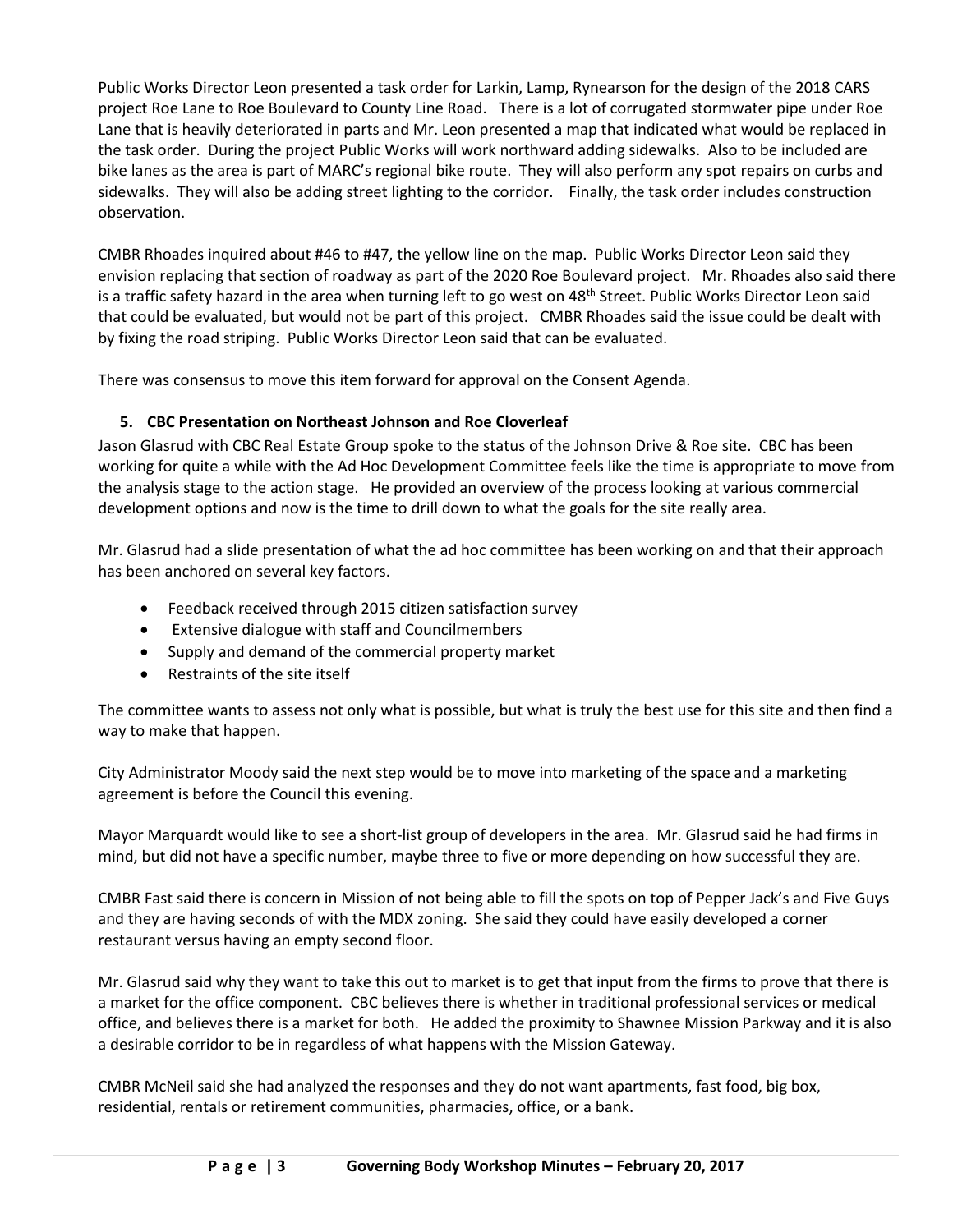CMBR Kelly would hope that the recommendations from the Bike-Walk committee be taken into consideration. She wants to see the site be bike friendly with all the amenities, bike racks and benches for walkers. She also noted the bus stop and being able to tie into Roe 2020 plan.

There was consent to move this item forward to New Business.

## **6. Marketing Agreement with CBC for Northeast Johnson and Roe Cloverleaf**

This item was not discussed, but there was consensus to move it forward to New Business.

### **7. Trash and Recycle Bin Placement and Shielding**

*The discussion will continue at a future Workshop.*

## **8. Leaf Pickup Program Discussion Continued**

*The discussion will continue at a future Workshop.* 

### **9. Discussion of Establishing Hotel Motel Tax**

*This item will be discussed at a future Workshop.*

### **10. Snow Plowing Standards**

*This item will be discussed at a future Workshop.*

## **11. Governing Body Workshop Meeting Location**

City Administrator Moody said three Councilmembers asked for a Workshop discussion looking for input from staff. Mr. Moody said staff prefers to have the meetings in their current room as it is set up to show their presentations and accommodates a better crowd than a conference room.

There was Council discussion on how to incorporate unfinished Workshop items into the City Council agenda and what priority they should be given. They discussed prioritizing items that are time sensitive and forwarding other items to a future Workshop. It was also recommended that Workshop items that require Council action to receive priority in a Workshop meeting.

Mayor Marquardt said Workshop items to be discussed at a Council meeting could be highlighted or as a separate agenda item after Reports of City Officials.

CMBR McNeil said she prefers the separation of Workshop and Council and that it will make the agenda clearer.

CMBR Kellerman said if the Workshop is not completed before Council it needs to be separated from the meeting. Unless time sensitive, the items can be forwarded to the next Workshop. He added that sometimes the meetings are too long and everyone gets tired.

CMBR Poppa said he believed this process had already been done and that it was decided before Council if an item is time sensitive and should be continued to the Council. And if not, then move it to the next full Workshop. If something is moved to Council, then it becomes Council and should not go back into a Workshop which would make it confusing.